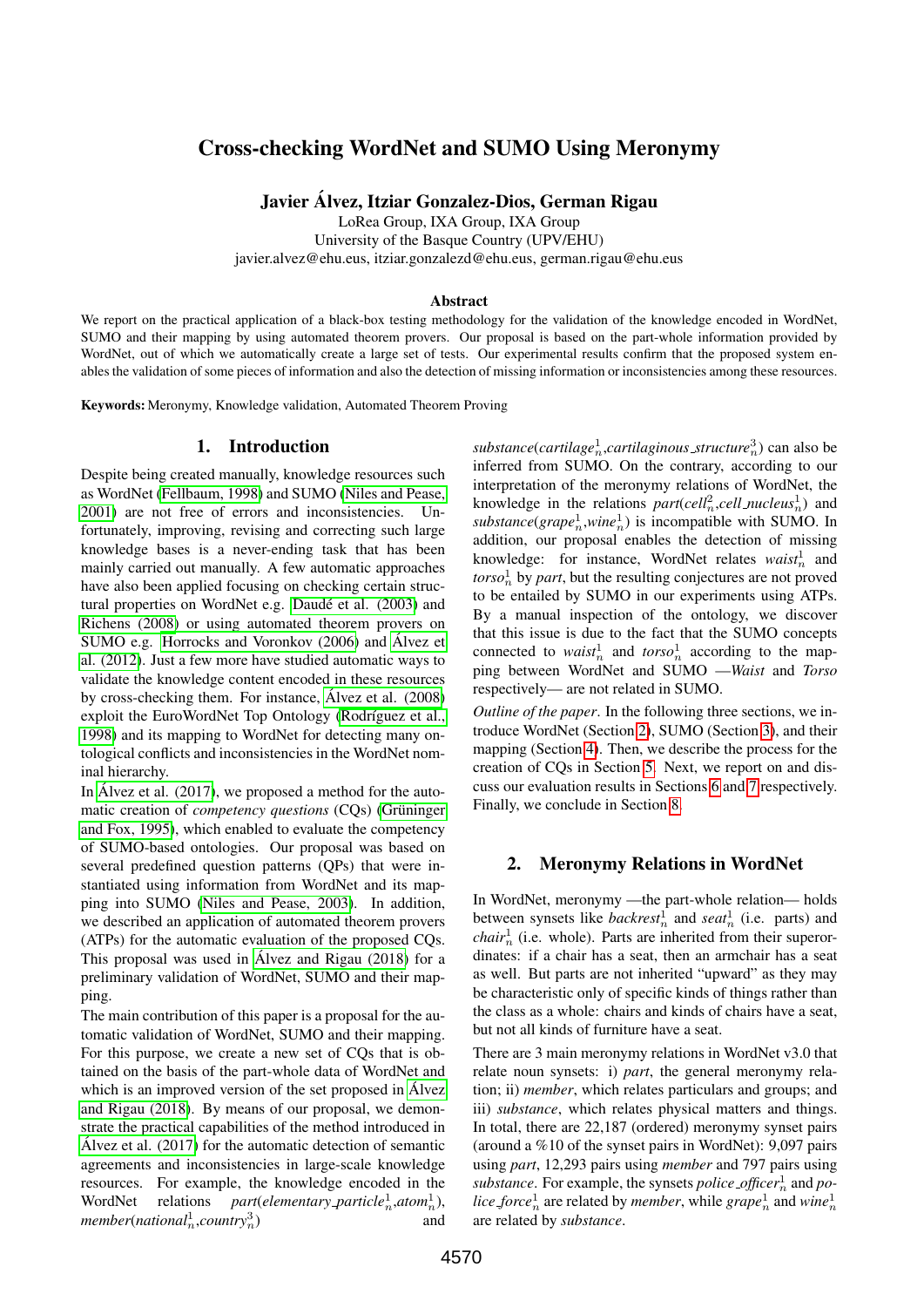# 3. SUMO

<span id="page-1-0"></span> $SUMO<sup>1</sup>$  $SUMO<sup>1</sup>$  $SUMO<sup>1</sup>$  has its origins in the nineties, when a group of engineers from the IEEE Standard Upper Ontology Working Group pushed for a formal ontology standard. Their goal was to develop a standard upper ontology to promote data interoperability, information search and retrieval, automated inference and natural language processing.

Currently, SUMO consists of about 20,000 terms and about 70,000 axioms organized in several levels. In the upper two levels —*Top* and *Middle* levels— the concepts, relations and axioms that are meta, generic or abstract can be found. From now on, we refer to the upper two levels of SUMO as its *core*. On the basis of these two levels, concepts that are specific to particular domains are in the so-called *domain* ontologies. Adimen-SUMO [\(Alvez et al., 2012\)](#page-7-5) is obtained ´ by means of a suitable transformation of the knowledge in the core of SUMO into First-Order Logic (FOL), which enables its use by FOL ATPs such as Vampire (Kovács and [Voronkov, 2013\)](#page-7-13) and E [\(Schulz, 2002\)](#page-7-14).

The knowledge in SUMO is organized around the notions of *individuals* and *classes* —the main SUMO concepts. These concepts are respectively defined in Adimen-SUMO by means of the *meta*-predicates \$*instance* and \$*subclass*. SUMO objects and classes are not disjoint, since every SUMO class is defined to be instance of *Class*, and thus every SUMO class is also a SUMO object. Additionally, SUMO differentiates *relations* and *attributes*. In particular, SUMO distinguishes between *individual* relation and attributes —that is, instances of the SUMO classes *Relation* and *Attribute* respectively— and *classes* of relations and attributes —that is, subclasses of the SUMO classes *Relation* and *Attribute* respectively. SUMO provides specific predicates for dealing with relations and attributes. Some of the most important ones are *subrelation*, *subAttribute*, *holds*<sup>k</sup> and *attribute*. For example, in the next SUMO axiom the predicate *attribute* is used for the characterization of *subAttribute*:

(forall (?ATTR1 ?ATTR2) (1)  $(=>$ (subAttribute ?ATTR1 ?ATTR2) (forall (?OBJ)  $(=>$ (attribute ?OBJ ?ATTR1)  $(\text{attribute ?OBJ ?ATTR2})))$ 

From now, on we denote the nature of SUMO concepts by adding as subscript the following symbols:

- *o* SUMO individuals that are neither classes nor relations nor attributes
- $c$  SUMO classes that are neither classes of relations nor classes of attributes
- $r$  individual SUMO relations
- *a* individual SUMO attributes

• A classes of SUMO attributes

For example, *Cell<sub>c</sub>* represents the *Cell* class, *member<sub>r</sub>* the *member* individual relation and *Larval*<sup>a</sup> the *Larval* attribute.

## 4. The Mapping Between WordNet and SUMO

<span id="page-1-1"></span>WordNet is linked to SUMO by means of the mapping described in [Niles and Pease \(2003\)](#page-7-10). This mapping connects synsets of WordNet to terms of SUMO using three relations: *equivalence*, *subsumption* and *instance*. The relation *equivalence* denotes that the related WordNet synset and the SUMO concept are equivalent in meaning, whereas the relations *subsumption* and *instance* indicate that the WordNet synset is subsumed by the SUMO concept or is an instance of the SUMO concept respectively. Furthermore, the mapping uses the complementaries of *equivalence* and *instance*. We denote mapping relations by concatenating the symbols '=' (*equivalence*), '+' (*subsumption*), '<sup> $@$ </sup> (*instance*), ' $\hat{=}$ ' (complementary of *equivalence*) and  $\hat{f}$  (complementary of *subsumption*) to the corresponding SUMO concept. For example, the synsets  $waist<sub>n</sub><sup>1</sup>$ and  $torso_n^1$  are connected to  $Waist_o$  and  $Torso_c$  + respectively.

From the 82,115 noun synsets defined in WordNet v3.0, 73,472 noun synsets are directly connected to concepts that are defined in the core of SUMO —and, thus, in Adimen-SUMO—, while only 7,578 synsets are linked to SUMO concepts defined in domain ontologies. As described in Álvez et al.  $(2017)$ , those synsets linked to concepts defined in domain ontologies can be connected to concepts from the core of SUMO by means of the SUMO structural relations \$*subclass*, *subrelation*<sup>r</sup> and *subAttribute*r. Finally, it is worth to remark that some noun synsets are connected to several SUMO concepts (concretely, 1,043 synsets).

The knowledge in the mapping between WordNet and SUMO can be formalized by means of Adimen-SUMO statements as described in Álvez et al.  $(2017)$ . For this purpose, we take advantage from the fact that most of the SUMO knowledge is based on the notion of *objects* and that only a few of SUMO predicates provide information at the level of *classes*. Thus, the proposed Adimen-SUMO statements relate synsets to sets of SUMO objects in most cases. For the construction of those Adimen-SUMO statements, we choose the most suitable SUMO predicate according to nature of the SUMO concepts to which the synset is connected: *equal*<sup>r</sup> for SUMO objects, \$*instance* for SUMO classes and  $attribute_r$  for SUMO attributes.<sup>[2](#page-1-3)</sup> In addition, we use \$*subclass* for the construction of Adimen-SUMO statements in the few cases where synsets have to relate the knowledge of SUMO at the level of classes. Independently from the SUMO predicate that is selected, we introduce a new variable that is associated to the given synset in the proposed Adimen-SUMO statement. For example, the next Adimen-SUMO statements relate the synsets

<span id="page-1-3"></span><sup>2</sup>The mappings to SUMO relations are discarded for the mo-

<sup>•</sup>  $R$  classes of SUMO relations

<span id="page-1-2"></span><sup>1</sup><http://www.ontologyportal.org> ment.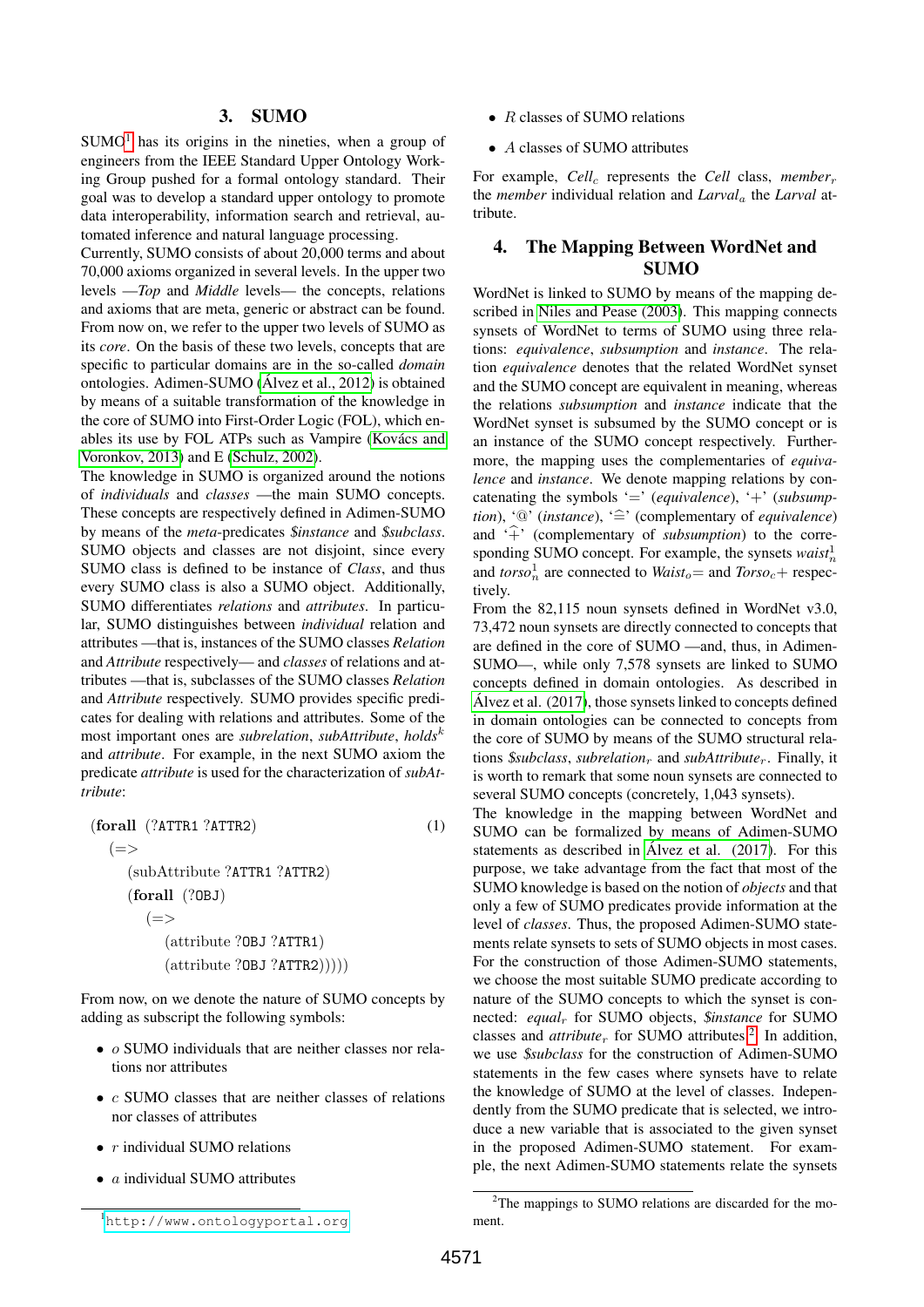| <b>Meronymy</b> | <b>Pairs</b> |        | $1^{\rm st}$ OP |       | $2nd$ OP |     | $3rd$ OP |        | $4th$ OP |     | Total |       |
|-----------------|--------------|--------|-----------------|-------|----------|-----|----------|--------|----------|-----|-------|-------|
| relations       | <b>Total</b> | Error  | Pairs           | COs   | Pairs    | COs | Pairs    | $\cos$ | Pairs    | COs | Pairs | COs   |
| part            | 9.097        | .367   | ,797            | 346   | ר רו     | 10  | 750      | 445    | 61       | 59  | 7.730 | .960  |
| member          | 12.293       | 1.939  | 318             | 88    | 19       | 19  |          | 12     |          |     | 354   | 121   |
| substance       | 797          | 632    | 147             | 47    | h        | h   | 10       | a      |          |     | 165   | 64    |
| <b>Total</b>    | 22,187       | 13.938 | 7,262           | 1,481 | 47ء      | 135 | 775      | 466    | 65       | 63  | 8.249 | 2.145 |

<span id="page-2-1"></span>Table 1: CQs obtained from WordNet meronymy

 $waist_n^1$ ,  $atom_n^1$  and  $policy\_offset_n^1$ —respectively connected to *Waist<sub>o</sub>*, *Atom<sub>c</sub>* and *PoliceOfficer<sub>a</sub>*— to sets of SUMO objects by introducing the new variables *?W*, *?A* and *?O*:

(equal ?W Waist) (2)

$$
($instance ?A Atom) \tag{3}
$$

$$
(attribute ?0 PolicyOffice) \t(4)
$$

Similarly, the next Adimen-SUMO statement relates the synsets *cartilage*<sup>1</sup><sub>*n*</sub>, which is connected to *Tissue<sub>c</sub>*, to a set of SUMO classes introducing the new variable *?T*:

$$
($subclass ?T Tissue) \tag{5}
$$

Finally, the quantification of the introduced variables is decided according to the mapping relation that connects synsets and the SUMO concepts:

- If the given synset is connected using *equivalence* (resp. the complement of *equivalence*), then we can assume that the synset is related to all (resp. is not related to any of) the potential SUMO objects that are characterized by the Adimen-SUMO statement proposed above. For this purpose, the variable associated to the given synset is considered to be universally quantified.
- Otherwise —the synset is connected using *subsumption* (resp. the complement of *subsumption*) or *instance*—, we can only assume that the synset is related to (resp. is not related to) some of the potential SUMO objects that are characterized by the Adimen-SUMO statement proposed above. This means that the variable associated to the given synset is considered to be existentially quantified.

In the next section, we describe the use of question patterns for the combination of the Adimen-SUMO statements that are obtained for the synsets in a given WordNet pair.

# 5. Competency Questions Based on Meronymy

<span id="page-2-0"></span>The automatic validation of WordNet and SUMO on the basis of CQs and ATPs requires to translate all the information into a formal language. By means of Adimen-SUMO, the core information of SUMO is already written in FOL. In addition, the mapping information between WordNet and SUMO can be translated into Adimen-SUMO statements as we describe in the above section. Thus, it suffices to translate the semantics of the WordNet meronymy relations in terms of Adimen-SUMO. For this purpose, we have inspected SUMO in order to find the relations that are synonym or semantically similar to them. In SUMO, the main

meronymy relation is  $part<sub>r</sub>$  and we can find 30 different subrelations of  $part<sub>r</sub>$  in its core. Among them, we have selected the SUMO predicates  $part_r$  and  $member_r$  as counterpart of the WordNet relations *part* and *member* respectively. In addition, we have selected *material<sub>r</sub>*, which is not subrelation of *part*r, as counterpart of *substance*. As for every SUMO relation, SUMO provides *domain* axioms that restrict the set of SUMO objects that can be related by the above predicates as follows:

- *part<sub>r</sub>* relates pairs of *Object<sub>c</sub>* individuals.
- *member<sub>r</sub>* relates *SelfConnectedObject<sub>c</sub>* objects (first argument) to *Collection<sub>c</sub>* objects (second argument).
- *material<sub>r</sub>* relates subclasses of *Substance<sub>c</sub>* (first argument) to *CorpuscularObject<sub>c</sub>* objects (second argument).

Additionally, SUMO provides incompatibilities between SUMO objects. Among others, objects of *CorpuscularObject<sub>c</sub>* are incompatible with both  $Collection<sub>c</sub>$  and *Substance*<sub>c</sub>.

On the basis of the above formalization of the meronymy information of WordNet in terms of Adimen-SUMO, we proceed to the creation of CQs. For this purpose, we propose 4 QPs depending on the mapping relation by which the synsets in the given WordNet pair are connected to SUMO. Those QPs are instantiated by using (a) the Adimen-SUMO statements that formalize the mapping information of synsets, and (b) the SUMO predicate that is selected depending on the given WordNet meronymy relation. During the process of instantiation, we can already detect some incompatibilities on the basis of individual SUMO incompatibilities.

We report on the number of WordNet pairs tested and the number of CQs resulting from each QP in Table [1](#page-2-1) and in the next subsections we describe the proposed QPs.

(exists (?X, ?Y) (and  $\langle$  s\_part, ?X  $>$  $\langle$  s\_whole, ?Y  $>$  $(<$  SUMO predicate  $>$  ?X ?Y))

<span id="page-2-2"></span>Figure 1: First question pattern for  $\langle s$ -part, s whole) meronymy pairs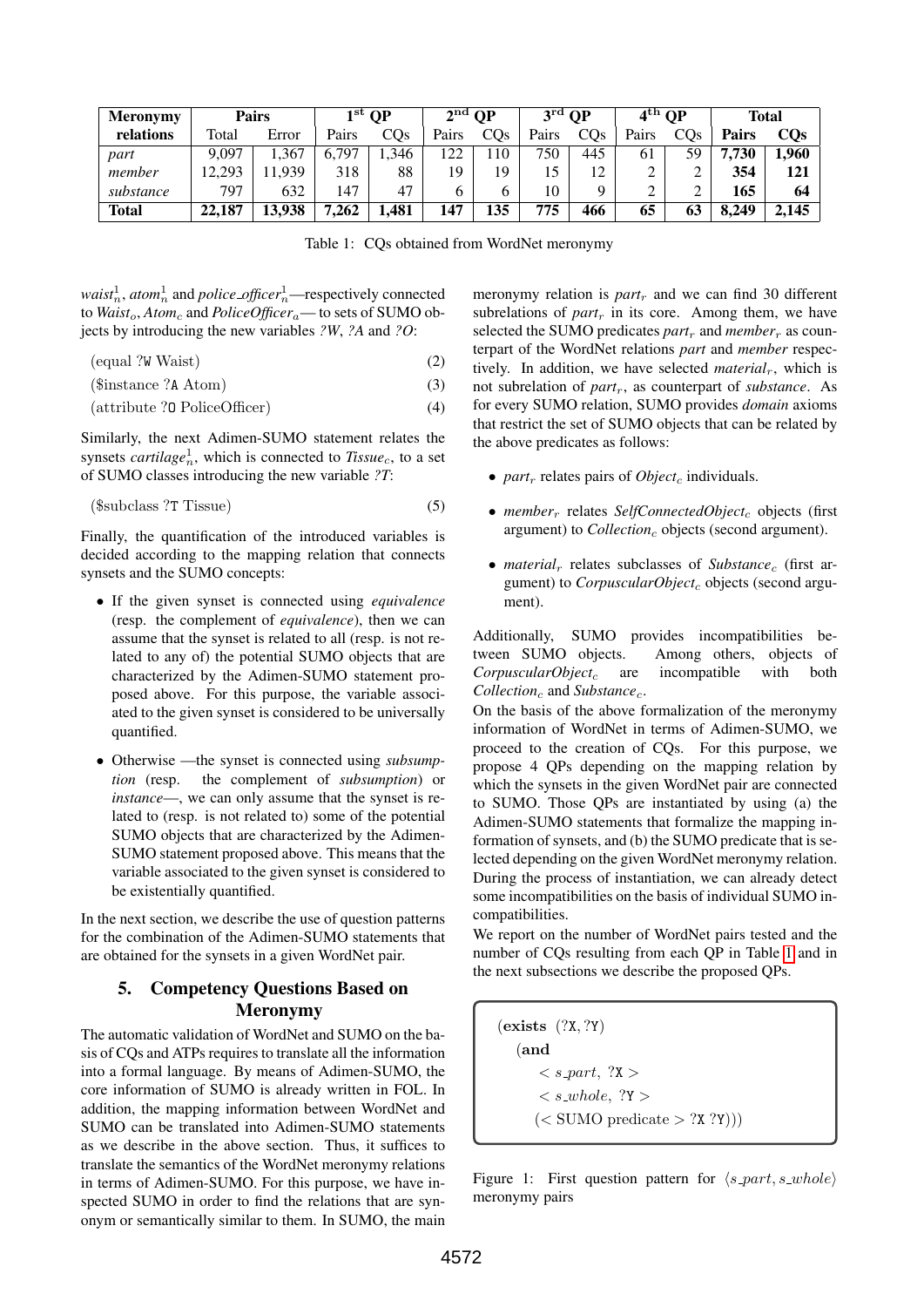## 5.1. First Question Pattern

The first question pattern is designed to be applied to meronymy pairs where both synsets are connected using (the negation of) *subsumption* and *instance*.

In Figure [1,](#page-2-2) we describe the combination of the selected SUMO predicate and the Adimen-SUMO statements that result from the mapping information of synsets by considering the introduced variables to be existentially quantified.

$$
\langle country_n^3 \rangle: [\text{Group}_c+] \n\langle member \rangle \begin{bmatrix} \hat{1} & \hat{2} \\ \hat{2} & \hat{3} \\ \hat{3} & \hat{4} \end{bmatrix} \quad \text{[member }_r \text{]}
$$
\n
$$
\langle national_n^3 \rangle : [\text{Human}_c +]
$$

<span id="page-3-0"></span>

Next, we illustrate the instantiation of the resulting question pattern by considering the WordNet pair *member*(*national*<sub>n</sub>,*country*<sub>2</sub><sup>3</sup>). As described in Figure [2,](#page-3-0) the synsets in that pair are respectively connected to  $Human_c+$ and  $Group_c+$ . Thus, the combination of the SUMO statements that result from their mapping information with the SUMO predicate *member<sub>r</sub>* yields the following CQ:

 $(exists (?X, ?Y)$  (6) (and (\$instance ?X Human) (\$instance ?Y Group)  $(member ?X ?Y))$ 

In the same way, the synsets in the WordNet pair substance(cartilage<sup>1</sup><sub>n</sub>,cartilaginous\_structure<sup>1</sup><sub>n</sub>) are respectively connected to *Tissue<sub>c</sub>* and *BodyPart<sub>c</sub>*. In this case, we have to relate *cartilaginous\_structure* $^1_n$  with a set of SUMO classes, since the selected SUMO predicate is *material*r. Thus, the resulting CQ is:

 $(exists (?X, ?Y)$  (7) (and (\$subclass ?X Tissue) (\$instance ?Y BodyPart)  $(\text{material } ?X ?Y))$ 

Using this first QP, we obtain 1,481 CQs from 7,262 Word-Net pairs (see Table [1\)](#page-2-1).

#### 5.2. Second Question Pattern

The second question pattern is designed for the meronymy synset pairs  $\langle s$ -part, s whole) where s part is connected by (the negation of) *equivalence* and *s*\_whole is connected by (the negation of) *subsumption* or *instance*.

In this case, the variable associated to  $s$ -whole is considered to be universally quantified, while the variable associated to *s\_part* is considered to be existentially quantified. The resulting question pattern is described in Figure [3.](#page-3-1)

$$
(\text{for all }(?X) \n(=>  \n(\text{exists }(?Y) (and  (< SUMO predicate > ?X ?Y))))
$$

<span id="page-3-1"></span>Figure 3: Second question pattern for  $\langle s$ -part, s whole) meronymy pairs

$$
\left\langle torso_n^1 \right\rangle : [\text{Torso}_c +]
$$
  

$$
\left\langle part \right\rangle
$$
  

$$
\left\langle quart_{n}^1 \right\rangle : [\text{Wait}_o =]
$$

<span id="page-3-6"></span><span id="page-3-2"></span>

<span id="page-3-4"></span>In order to illustrate the instantiation of this second question pattern, we consider the synset pair  $part(wais t_n^1, tors o_n^1)$ , where the involved synsets are respectively connected to *Waist*<sub>o</sub> = and *Torso*<sub>c</sub> + as described in Figure [4.](#page-3-2) On the basis of the above mapping information, the selected SUMO predicate is  $part_r$  and we obtain the following CQ:

$$
\begin{array}{ll}\n\textbf{(forall (?X)} & (8) \\
\textcolor{blue}{(=)} & \textbf{(\$instance ?X Wait)} \\
\textcolor{blue}{(\textbf{exists (?Y)} & \textbf{(and)} \\
& \textbf{(\$instance ?Y Torso)} & \textbf{(part ?X ?Y))))}\n\end{array}
$$

<span id="page-3-5"></span>As reported in Table [1,](#page-2-1) from this QP we obtain 135 CQ on the basis of 147 WordNet pairs.

(forall (?Y)  $(=>$  $\langle$  s\_whole, ?Y  $>$ (exists (?X) (and  $\langle$  s\_part,  $?X>$  $(<$  SUMO predicate  $>$  ?X ?Y)))))

<span id="page-3-3"></span>Figure 5: Third question pattern for  $\langle s$ -part, s whole) meronymy pairs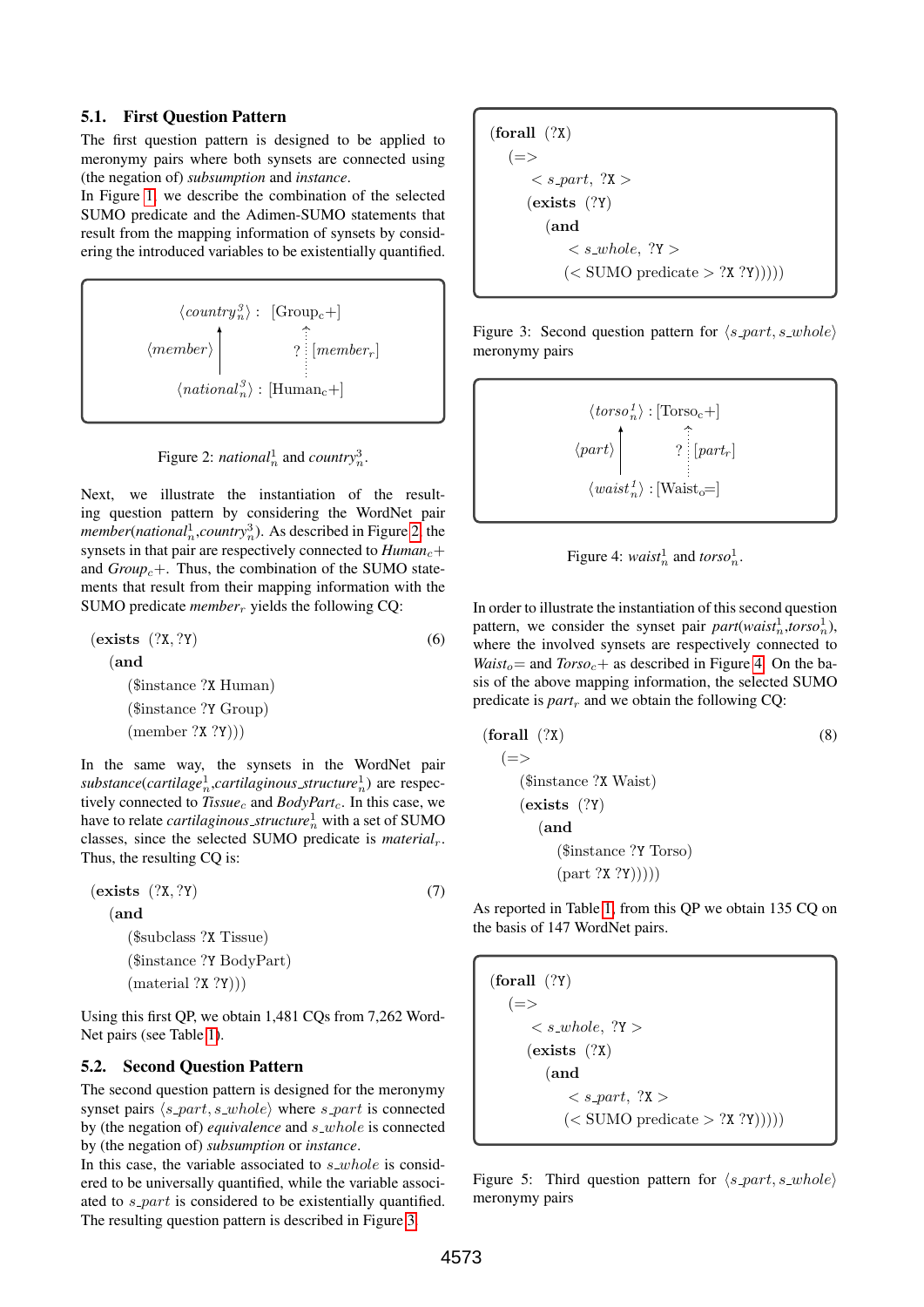## 5.3. Third Question Pattern

The third question pattern is the dual of the second one because it is designed for meronymy synset pairs  $\langle s$ -*part*, s *whole*) where s *part* is connected by (the negation of) *subsumption* or *instance*, and *s\_whole* is connected by (the negation of) *equivalence*. Consequently, the variables associated to  $s$ -whole and  $s$ -part are considered to be universally and existentially quantified respectively, as described in Figure [5.](#page-3-3)



Figure 6: *committee\_member*<sup>1</sup><sub>n</sub> and *committee*<sup>1</sup><sub>n</sub>.

This third question pattern is applied to synset pairs like *member*(*committee*<sup>1</sup><sub>*n</sub>*,*committee member*<sup>1</sup><sub>*n*</sub>), where</sub> synsets are respectively connected to  $Human_c+$  and *Commission<sub>c</sub>*=. By using the SUMO predicate *member<sub>r</sub>*, the resulting CQ is:

```
(forall (?) (9)
 (=>($instance ?Y Commission)
   (exists (?X)
     (and
       ($instance ?X Human)
       (member ?X ?Y))))
```
Using this third QP, we obtain 466 CQs from 775 WordNet pairs (see Table [1\)](#page-2-1).

#### 5.4. Fourth Question Pattern

The last question pattern is designed for its application to meronymy pairs where both synsets are connected using (the negation of) *equivalence*.

In this case, the question pattern is obtained by the conjunction of the second and the third question patterns (see Figure [7\)](#page-4-0). In order to illustrate its application, we consider the synset pair *part*(*elementary\_particle*<sup>1</sup><sub>n</sub>,*atom*<sup>1</sup><sub>n</sub>), where synsets are respectively connected to *SubatomicParticle<sub>c</sub>*=

$$
(and\n(forall (?X)\n(=>\n\n< s-part, ?X >\n\n(exists (?Y)\n(and\n< s.where, ?Y >\n\n(< SUMO predicate > ?X ?Y))))\n(forall (?Y)\n(=>\n\n< se
$$

<span id="page-4-0"></span>Figure 7: Fourth question pattern for  $\langle s$ -part, s whole) meronymy pairs



<span id="page-4-2"></span><span id="page-4-1"></span>Figure 8: *elementary\_particle*<sup>1</sup><sub>n</sub> and *atom*<sup>1</sup><sub>n</sub>.

<span id="page-4-3"></span>and  $Atom_c=$  as described in Figure [8.](#page-4-1) The resulting CQ is:

(and (10) (forall (?X) (=> (\$instance ?X SubatomicParticle) (exists (?Y) (and (\$instance ?Y Atom) (part ?X ?Y))))) (forall (?Y) (=> (\$instance ?Y Atom) (exists (?X) (and (\$instance ?X SubatomicParticle) (part ?X ?Y))))))

From this last QP, we obtain 63 CQs on the basis of 65 WordNet pairs (see Table [1\)](#page-2-1).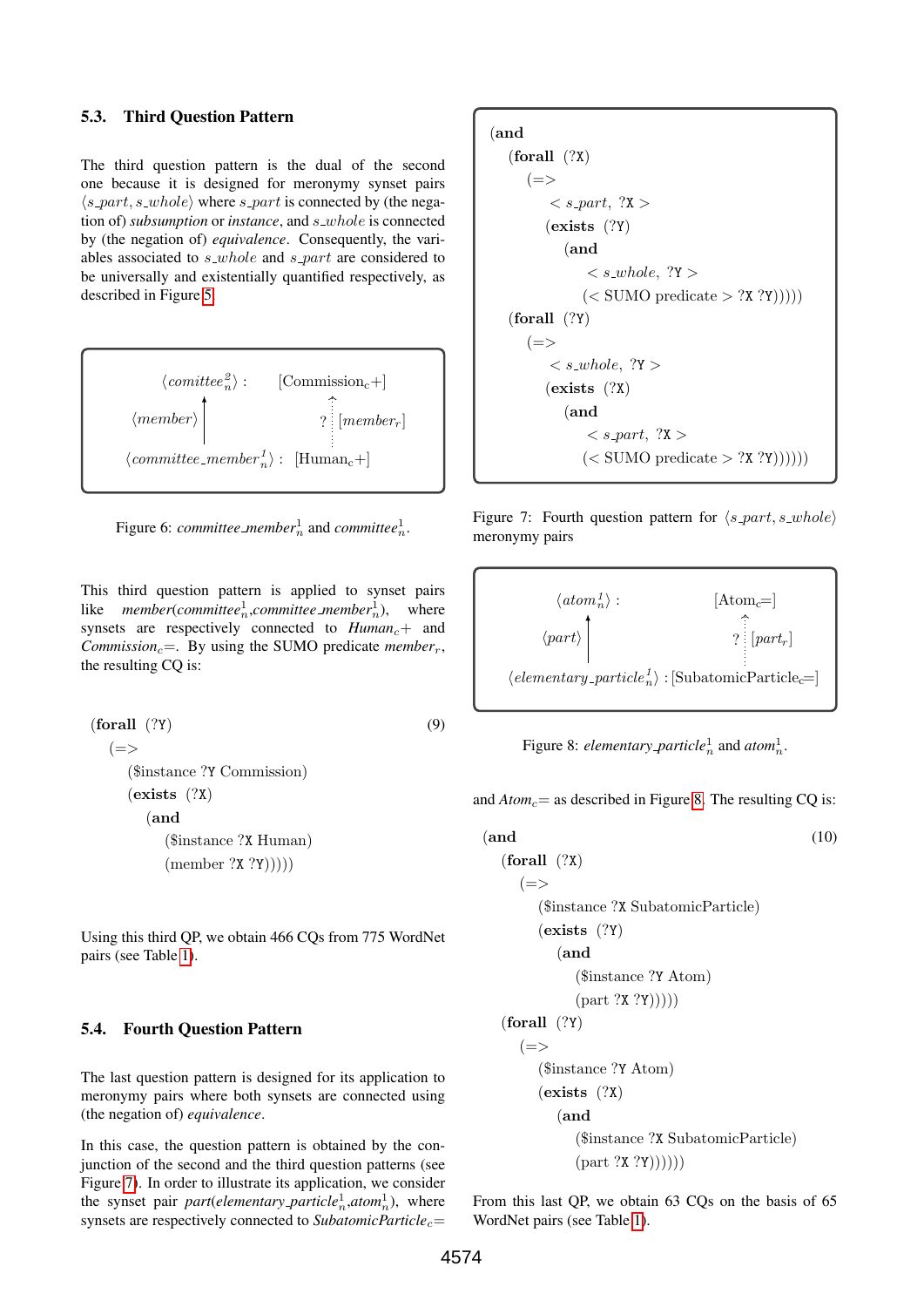| <b>Meronymy</b><br>relations | <b>QPs</b> |     |        |          |        |                |              |          |              | <b>Total</b> |              |            |  |  |
|------------------------------|------------|-----|--------|----------|--------|----------------|--------------|----------|--------------|--------------|--------------|------------|--|--|
|                              | OP#1       |     | OP #2  |          | OP #3  |                | <b>OP #4</b> |          |              |              |              |            |  |  |
|                              | Pairs      | CQs | Pairs  | CQs      | Pairs  | CQs            | Pairs        | CQs      | <b>Pairs</b> | CQs          | <b>Pairs</b> | <b>CQs</b> |  |  |
| part                         | $+3,272$   | 599 | $+122$ | 56       | $+288$ | 162            | $+8$         | 8        | $+3,690$     | 825          | 47.74%       | 42.09%     |  |  |
|                              | $-21$      | 6   | $-0$   | 0        | $-1$   |                | $-5$         | 5        | $-27$        | 12           | $0.35\%$     | 0.61%      |  |  |
| member                       | $+20$      | 10  | $+1$   |          | $+1$   |                | $+0$         | $\theta$ | $+22$        | 12           | $6.21\%$     | $9.92\%$   |  |  |
|                              | $-24$      | 9   | $-()$  | $\Omega$ | $-$ 0  | $\theta$       | $-0$         | 0        | -24          | 9            | $6.78\%$     | $7.44\%$   |  |  |
| substance                    | $+94$      | 17  | $+1$   |          | $+3$   | $\overline{c}$ | $+0$         | $\Omega$ | $+98$        | 20           | 59.39%       | $31.25\%$  |  |  |
|                              | $-0$       | 0   | $-2$   | 2        | $-$ 0  | $\Omega$       | $-()$        | 0        | $-2$         | າ            | $1.21\%$     | $3.13\%$   |  |  |
| <b>Total</b>                 | $+3,386$   | 626 | $+124$ | 58       | $+292$ | 165            | $+8$         | 8        | $+3,810$     | 857          | 46.19%       | 39.95%     |  |  |
|                              | $-45$      | 15  | $-2$   | 2        | -1     |                | $-5$         | 5        | $-53$        | 23           | $0.64\%$     | $1.07\%$   |  |  |

<span id="page-5-4"></span>Table 2: Evaluation results

#### 6. Evaluation

<span id="page-5-0"></span>In this section, we discuss the results obtained from the experimental evaluation of the set of CQs described in the above section. This experimentation has been performed in an Intel® Xeon® CPU E5-2640v3@2.60GHz with 2GB of RAM memory per processor and different. All the required knowledge resources—the ontology Adimen-SUMO v2.6,( $\acute{A}$ lvez et al., 2017) the set of CQs and conjectures, the mapping between Adimen-SUMO v2.6 and WordNetv3.0, WordNet v3.0 meronymy pairs— and the re-sulting execution reports are publicly available.<sup>[3](#page-5-1)</sup>

For the evaluation of CQs, we have applied the framework proposed in [Alvez et al. \(2017\)](#page-7-8). By following this proposal, ´ we get two conjectures for each CQ: i) the conjecture that describes the CQ itself, which is expected to be entailed by the ontology (called *truth-test*), and ii) its negation, which is expected not to be entailed (called *falsity-test*). Each of the resulting 4,830 conjectures has been tested using several versions of Vampire<sup>[4](#page-5-2)</sup> (Kovács and Voronkov, 2013) and E<sup>[5](#page-5-3)</sup> [\(Schulz, 2002\)](#page-7-14). In each test, we provide the conjecture together with Adimen-SUMO as input to the ATP system.

If a truth-test is proved to be entailed by the ontology, then we decide that the knowledge in the WordNet pairs that yield the corresponding CQ is *compatible* with SUMO and the mapping information. Thus, we conclude that those WordNet pairs are *well-aligned* —or simply *aligned*— with SUMO and the mapping information. On the contrary, if a falsity-test is proved to be entailed by the ontology, then the knowledge in the WordNet pairs that yield the corresponding CQ is *incompatible* with SUMO and the mapping information. Consequently, we say that those WordNet pairs are *misaligned* with SUMO and the mapping information. If either the truth-test or the falsity-test of a given CQ is proved to be entailed by the ontology, then we say than the corresponding CQ is *resolved*.

In Table [2](#page-5-4) we summarize our experimental results as follows. For each meronymy relation  $(1<sup>st</sup>$  column) and each OP, we provide the following information from the  $2<sup>nd</sup>$  to

the 9th column:

- In Pairs columns, prefixed by '+' (resp. by '-') we give the number of WordNet pairs that are well-aligned (resp. misaligned) with SUMO and the mapping information.
- In CQs columns, we give the number of truthtests/falsity-tests that have been proved for the classification of WordNet pairs as aligned/misaligned with SUMO and the mapping information.

In addition, in the last 4 columns we summarize the number/percentage of WordNet pairs that are wellaligned/misaligned with SUMO and the mapping information, and the number and percentage of truth-tests/falsitytests that have been proved.

To sum up, the knowledge in 3,810 WordNet pairs (46.19 % of the tested WordNet pairs) is decided to be compatible with SUMO and the mapping information, while the knowledge in only 53 WordNet pairs (0.64 % of the tested pairs) is decided to be incompatible. Among them, it is easy to see that *part* and *substance* pairs are better aligned with the knowledge in SUMO than *member* pairs: on one hand, 3,690 *part* pairs (47.74 % of the tested *part* pairs) and 98 *substance* pairs (59.39 % of the tested *substance* pairs) are decided to be well-aligned with SUMO and the mapping information against 22 *member* pairs (6.21 % of the tested *member* pairs); on the other hand, 24 *member* pairs (6.78 % of the tested *member* pairs) are decided to be misaligned with SUMO and the mapping information, against 27 *part* pairs (0.35 % of the tested *part* pairs) and 2 *substance* pairs (0.64 % of the tested *substance* pairs). Further, if we consider the total number of meronymy pairs, the percentage of *part* pairs that are well-aligned with SUMO and the mapping information  $-40.56\%$  (3,690 from 9,097 *part* pairs)— is clearly larger than the percentage of *member* and *substance* pairs that are well-aligned —0.18 % (22) from 12,293 *member* pairs) and 12.3 % (98 from 797 *substance* pairs respectively). Finally, the percentage of *member* pairs that are tested —only 2.88 % (354 from 12,293 *member* pairs)— is the lowest one and, in addition, the number of *member* pairs that are decided to be misaligned with SUMO and the mapping information is larger than the number of *member* pairs that are decided to be well-aligned —24 against 22. These two facts, but especially the first

<span id="page-5-2"></span><span id="page-5-1"></span><sup>3</sup><http://adimen.si.ehu.es/web/AdimenSUMO>

<sup>4</sup>Using the following parameters: --proof tptp --output axiom names on --mode casc -t 600 -m 2048.

<span id="page-5-3"></span> $5$ Using the following parameters:  $--$ auto --proof-object -s --cpu-limit=600 --memory-limit=2048.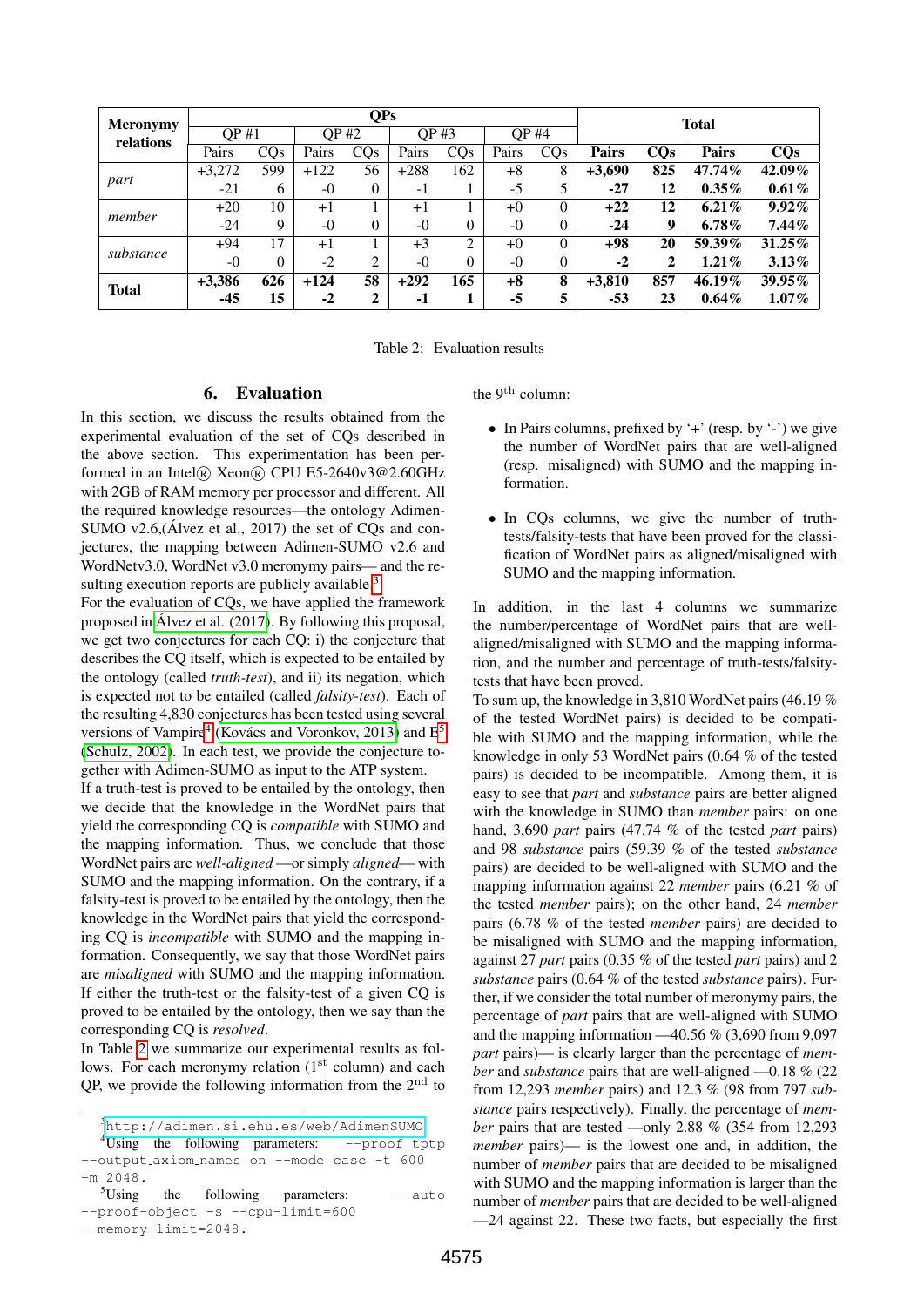one, lead us to conclude that the mapping information of the involved synsets can be substantially improved.

With respect to CQs, ATPs are able to successfully resolve 880 CQs (41.03 % of 2,145 CQs): 857 truth-tests (39.95 % of 2,145 truth-tests) plus 23 falsity-tests (1.07 % of 2,145 falsity-tests). It is worth noting that the percentage of meronymy-based CQs that are resolved by ATPs is quite similar to the percentage of CQs for the validation of the knowledge in the ontology that were resolved by ATPs in the experimentation reported in Álvez et al.  $(2017)$ . Regarding QPs, the percentage of CQs obtained from the the first 3 QPs that are resolved —43.28 % (641 from 1,481 CQs), 44.44 % (60 from 158 CQs) and 35.62 % (166 from 466 CQs) respectively— is clearly larger than the percentage of CQs obtained from the last QP that are resolved — 20.63 % (13 from 63 CQs). This fact is not surprising since the truth-tests that result from the first 3 QPs are much weaker than the truth-tests that are obtained from the last QP.

#### 7. Discussion

<span id="page-6-0"></span>In this section, we proceed to discuss some of the particular results that we have extracted from our experiments. First of all, our proposal enables the detection of semantics agreements between WordNet, SUMO and their mapping. For example, the synset pairs *member*(*national*<sup>1</sup><sub>n</sub>,*country*<sub>n</sub><sup>3</sup>), substance(cartilage<sup>1</sup><sub>n</sub>,cartilaginous\_structure<sup>3</sup><sub>n</sub> ) and  $part(elementary-particle<sub>n</sub><sup>1</sup>,atom<sub>n</sub><sup>1</sup>)$  are decided to be wellaligned with SUMO and the mapping information since the truth-tests obtained from CQs [\(6](#page-3-4)[,7,](#page-3-5)[10\)](#page-4-2) are proved to be entailed by Adimen-SUMO v2.6. Similarly, the synsets in the pair *member*(*police officer*<sup>1</sup> n ,*police force*<sup>1</sup> n ) are respectively connected to *PoliceOfficer*<sub>a</sub>= and *PoliceOrganization<sub>c</sub>+*. Thus, by applying the second QP we obtain the following CQ:

$$
\begin{array}{ll}\n\textbf{(forall (??)} & (11) \\
\textcolor{blue}{(=\,>)} & \textbf{(attribute ?Y PoliceOffice)} \\
\textcolor{blue}{(exists (?X)} & \textbf{(and)} & \textbf{(\$instance ?X PoliceOrganization)} \\
\textcolor{blue}{(member ?X ?Y))))\n\end{array}
$$

The above CQ is resolved by ATPS since its truth-test is proved to be entailed by Adimen-SUMO v2.6. Consequently, the pair *member*(*police\_officer*<sup>1</sup><sub>n</sub>, *police\_force*<sup>1</sup><sub>n</sub>) is decided to be well-aligned with SUMO and the mapping information.

Second, our proposal enables the detection of inconsistencies among WordNet, SUMO and their mapping. Indeed, we do not always require the help of ATPs, since some inconsistencies can be discovered during the process of instantiation of QPs on the basis of incompatibilities among SUMO objects. For instance, the synsets  $grape<sub>n</sub><sup>1</sup>$  and  $wine<sub>n</sub><sup>1</sup>$  are related by *substance* and respectively connected *FruitOrVegetable*<sub>c</sub>+ and *Wine*<sub>c</sub>=. According to our interpretation of the semantics of *substance* and the mapping information, we have to use the third

 $QP$  and the SUMO predicate *material<sub>r</sub>* in order to translate the knowledge in *substance*( $\text{grape}_n^1$ ,  $\text{win}(e_n^1)$  in terms of Adimen-SUMO. However, *FruitOrVegetable<sub>c</sub>* is defined to be subclass of *CorpuscularObject<sub>c</sub>* in SUMO. Therefore, *FruitOrVegetable<sub>c</sub>* is incompatible with *Substance<sub>c</sub>*, which prevents the use of *material<sub>r</sub>* for the instantiation of the third QP. This fact leads us to discover that the pair  $substance(\text{grape}_n^1, \text{wine}_n^1)$  should be better represented by  $substance(grape\_juice_n^1, wine_n^1)$ , where  $grape\_juice_n^1$  is connected to *Substance*<sub>c</sub>+. This also would require a new relation between  $\text{grape}_n^1$  and  $\text{grape}_j \text{uice}_n^1$ . Additional examples can be taken from many synset pairs related by *member*, where both synsets are connected to the same SUMO concept although the first one denotes an individual organism and the second one the species, genus or family to which the organism belongs. For instance,  $bear_n^1$ and  $urside_n^1$  are both connected to  $Mammal_c +$ , which reveals the existence of an incompatibility according to our interpretation of the meronymy relations in WordNet and the mapping information. Anyway, inconsistencies are also detected by means of the use of ATPs. For example, the synsets in *part*(*cell*<sup>2</sup><sub>n</sub>,*cell\_nucleus*<sup>1</sup><sub>n</sub>) are connected to  $Cell_c$  and  $CellNucleus_c$  respectively. Hence, we obtain the following QP by the instantiation of the fourth QP:

(and (12) (forall (?X) (=> (\$instance ?X CellNucleus) (exists (?Y) (and (\$instance ?Y Cell) (part ?X ?Y))))) (forall (?Y) (=> (\$instance ?Y Cell) (exists (?X) (and (\$instance ?X CellNucleus) (part ?X ?Y))))))

ATPs are able to prove the falsity-test that results from the above CQ, which enables the detection of an inconsistency according to our interpretation of the knowledge in Word-Net and the mapping information. Concretely, the falsitytest that results from our interpretation is incompatible with the fact that some cells lack a nucleus, as stated by the following SUMO axiom:

$$
(\equiv \gt)
$$
(13)  
(
$$
(\text{instance ?C RedBlock})
$$
  
(
$$
(\text{not})
$$
  
(
$$
(\text{exists } (\text{?N})
$$
  
(
$$
(\text{instance ?N CellNucleus})
$$
  
(
$$
(\text{part ?N ?C})))))
$$